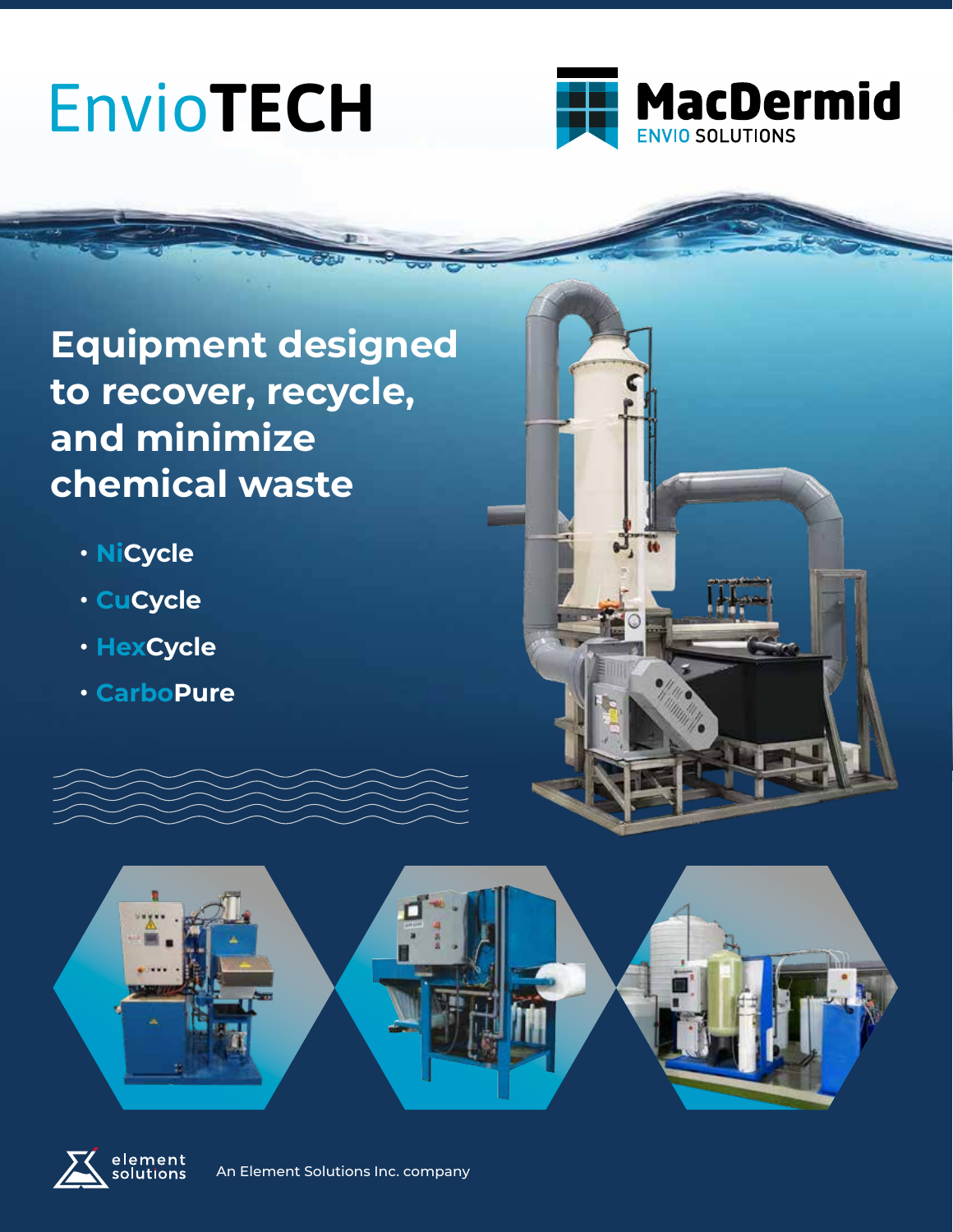## MacDermid Envio Solutions **& Technology**



### **Who we are**

**MacDermid Envio Solutions** designs, develops, builds, and delivers equipment, chemicals and services that reduce our customers' environmental footprint. For nearly 50 years, we have been committed to economically preventing, remedying, or reducing the most difficult (waste)water problems.

As part of a multinational chemical corporation, **MacDermid Envio Solutions** not only knows chemical surface treatment processes like no other, but we also understand the delicate balance of chemistry, water, and equipment that the industry faces every day. This makes **MacDermid Envio Solutions** a partner that speaks our customers' language, understands our customers' challenges, and helps solve our customers' problems.

In addition to fully automated **wastewater treatment** plants, **water conditioning** plants and **water recycling** systems, our portfolio consists of several logical and complementary elements:

Envio**TECH - Equipment to easily treat your most difficult waste streams - Customizable Services to eliminate your concerns for**  Envio**CARE wastewater management - Water treatment chemicals that ensure discharge WaterCARE compliance at optimum cost**

It's becoming increasingly cost effective to recycle both water and selected waste materials, particularly chemical wastes that contain valuable metals. It's estimated that 20% of global water usage is consumed by Industrial manufacturing. It's now both commercially and technically viable to reuse water for many industrial processes, including those used with Surface Finishing. We can also now effectively recycle metals like Nickel, Copper and Chromium in forms that can be reintroduced directly into surface finishing processes, significantly reducing the need to waste treat these materials whilst also providing significant cost savings.



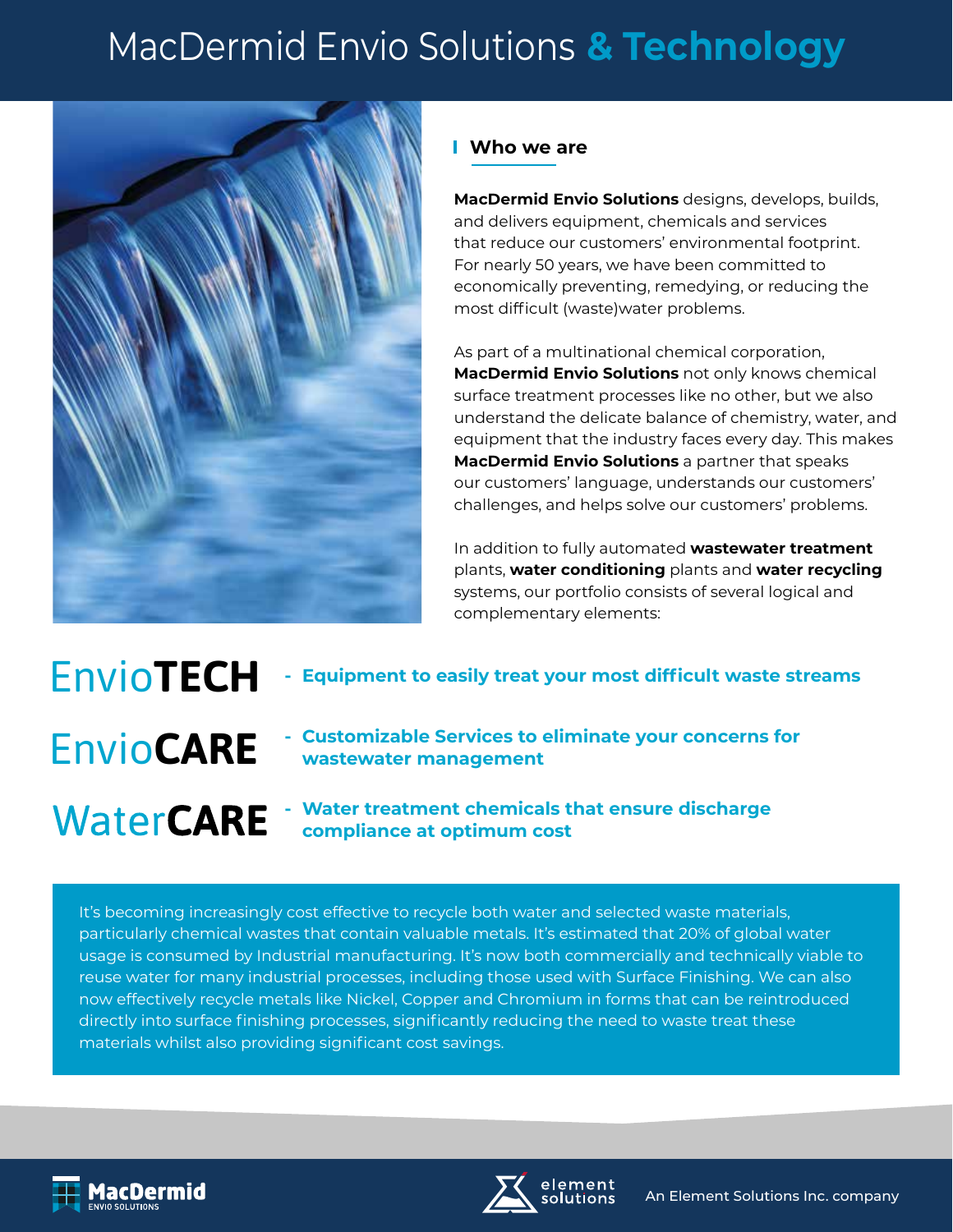### MacDermid Envio Solutions **NiCycle**

#### **NiCycle - Nickel Recovery System**

In decorative electroplating applications, nickel sulphate and nickel chloride are used to replenish drag-out losses. Both ultimately end up in the wastewater treatment plant (WWTP). By utilizing our **NiCycle** nickel recovery unit, customers can reclaim more than 90% of the nickel from their rinse waters, providing significant cost saving and waste reduction. Nickel solutions recovered by our **NiCycle** units are free of organics and sulphur compounds making them ideal for reuse in most nickel plating processes.

Our **NiCycle** system works effectively on most nickel electrolytes including Wood's nickel strike, semi-bright nickel, satin nickel, bright nickel, and microporous nickel. The highly selective Ion Exchange resin we have developed collects, concentrates, and purifies nickel in either sulphate or chloride form for immediate reuse. Our **NiCycle** units can switch between nickel chloride and nickel sulphate production on a batch-to-batch basis.

### **Features & Benefits**

**NiCycle** can reclaim more than 90% of nickel from typical electroplating rinse waters.

- **•** Immediate positive "Return on Investment"
- **•** Economically attractive if a moderate monthly tonnage of nickel salts are consumed
- **•** Zero upfront equipment investment cost
- **•** Substantial cost savings from nickel salts drag-out recycling
- **•** Nickel sulphate or nickel cloride immediately available for reuse
- **•** Reduced nickel sludge generation and external treatment cost
- **•** Reduced overall environmental footprint
- **•** Less dependency on fluctuating nickel prices
- **•** Reduced waste volumes and associated treatment costs

### **Application**

**NiCycle** is operated by many leading nickel plating and plating on plastics companies, some of whom recover values in excess of \$400k per year.





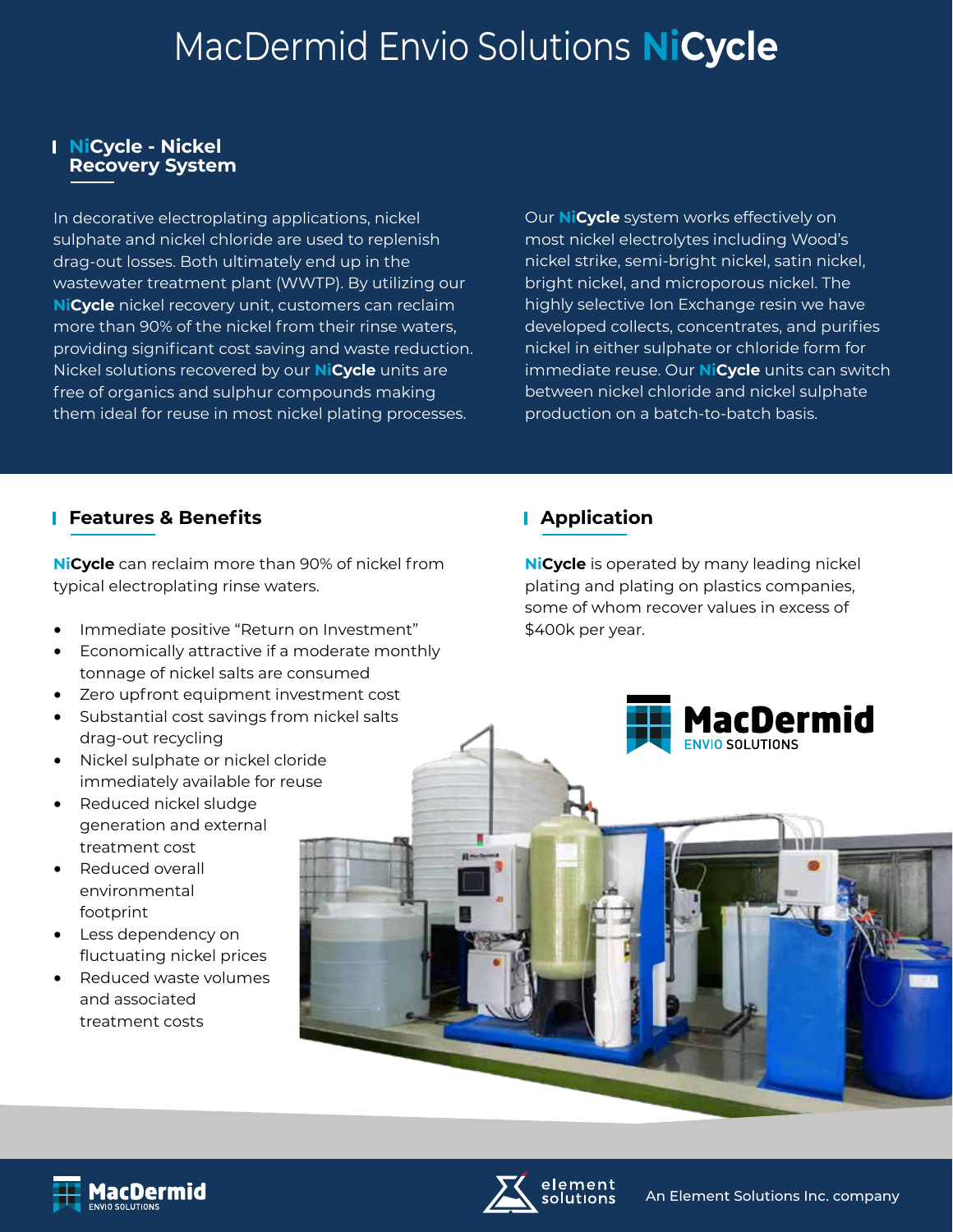## MacDermid Envio Solutions **CuCycle & HexCycle**

#### **CuCycle - Copper Recovery System**

In decorative electroplating applications, most sulphate-based copper electroplating processes consume copper sulphate to replenish drag-out losses that ultimately end up in the wastewater treatment plant (WWTP). By utilizing our **CuCycle** copper recovery unit, customers can reclaim more than 90% of the copper from their rinse waters, providing significant cost savings and waste reduction. Our innovative **CuCycle** design concentrates more than 90% of copper from plating rinses. Through the efficient removal of copper from the rinse water, **CuCycle** can reduce the copper content to less than 2 ppm, thus minimising waste treatment costs and reducing waste disposal volumes.

#### **HexCycle - Chromic Acid Recovery System**

Our **HexCycle** chromic acid recovery unit uses a combination of technologies to concentrate chromic acid waste and reclaim up to 99% from chrome etch and hex chrome plate rinse waters, providing significant waste reduction and cost savings. Chromic acid is recovered to minimize waste and reduce wastewater treatment, significantly reducing operational costs. **HexCycle** is the most durable and efficient chromic acid recovery system available globally for both chromic acid etches and decorative chrome plating processes.

Our **HexCycle** units can treat between 200-400 litres per hour of rinse water and return a concentration of 250 grams/litre chromic acid.

### **Features & Benefits**

Over 90% of copper in rinse waters can be recycled.

- **•** Fully automated copper recycling system for recovery of copper salts
- **•** Zero up-front equipment investment cost
- **•** Economically attractive if a moderate monthly tonnage of copper salts are consumed
- **•** Immediate cost reduction and ROI
- **•** Reduced chemistry consumption
- **•** Less dependency on fluctuating copper prices
- **•** Reduced waste treatment costs
- **•** Lower sludge generation
- **•** Reduced environmental footprint



### **Features & Benefits**

95 - 99 % of chromic acid can be recycled from rinse waters following chromic acid etching or decorative electroplating.

- **•** Zero upfront investment in equipment
- **•** Immediate cost savings
- **•** Less dependency on material availability
- **•** Lower sludge generation in WWT
- **•** Reduced environmental footprint





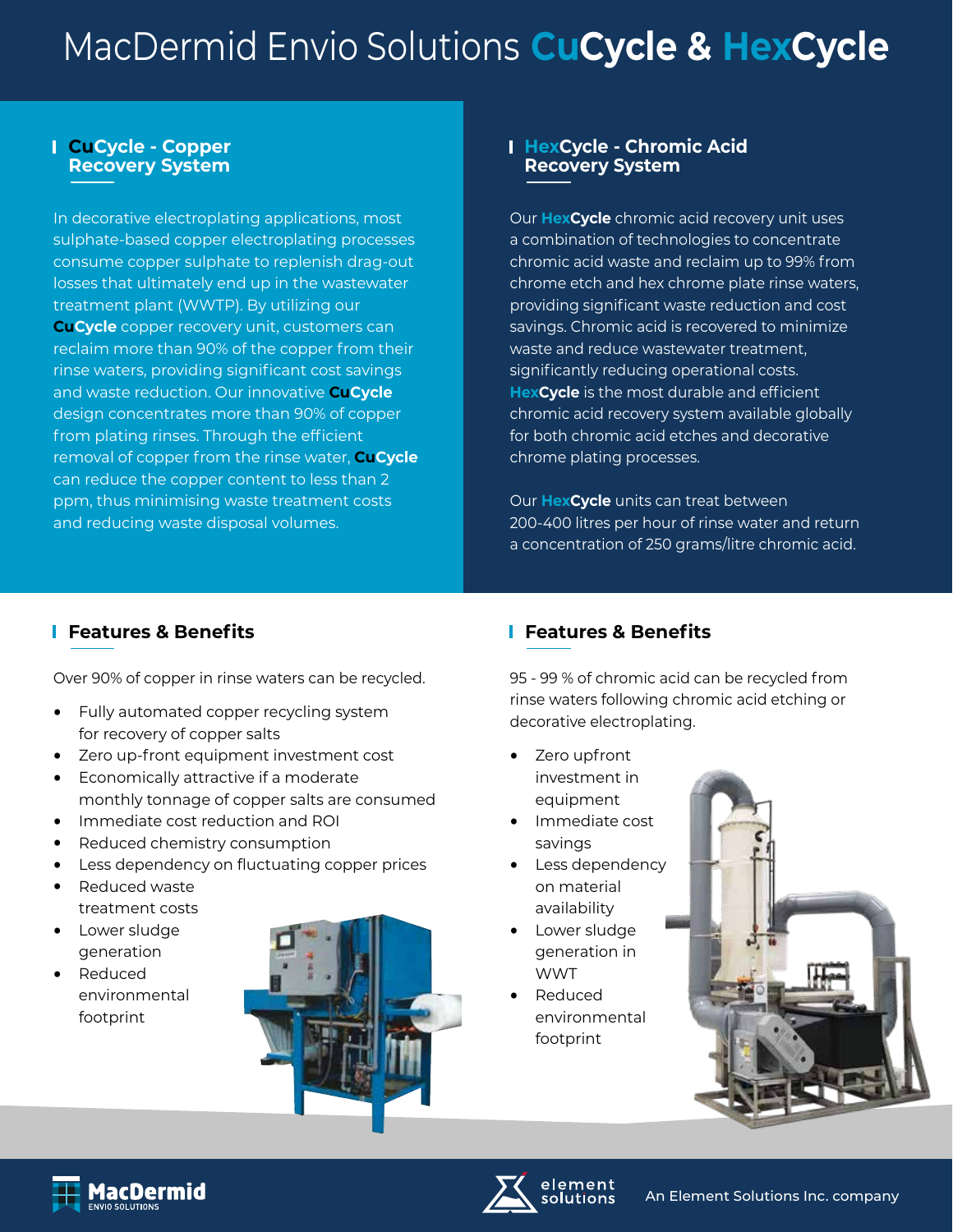### MacDermid Envio Solutions **CarboPure**

#### **CarboPure - Carbonate Removal System**

Our innovative **CarboPure** carbonate removal units are specially designed for purification of sodium based alkaline electroplating processes. Their advanced features ensure they efficiently remove carbonates and sulphates without significant solution loss. The subsequent reduction in carbonates improves cathode efficiency, plating speed, deposit distribution, chemical consumption along with a reduction in waste generation. Our fully automated **CarboPure** units are proven to remove both carbonates and sulphates without any loss of production time.

**• CarboPure** effectively removes excess carbonates (and sulphates) from alkaline electrolytes including Alkaline Zinc, Alkaline Zinc Nickel, Cyanide Copper, Cyanide Bronze, and other highly alkaline electrolytes



### **Benefits**

- **•** Reduced energy consumption
- **•** Improved deposit thickness distribution
- **•** Lower organic additive consumption
- **•** Reduced waste volume and cost
- **•** Eliminate bleed & feed actions
- **•** Eliminate dependency on annual solution freezing (winter season)

### **Features**

- **•** Unique air-drying cycle to dewater carbonate and sulphate solids
- **•** Fully programmable automated solutions loading system
- **•** Automatic indexing filter
- **•** Automatic defrost cycle
- **•** Automatic system washout at shutdown
- **•** EasyConnect option





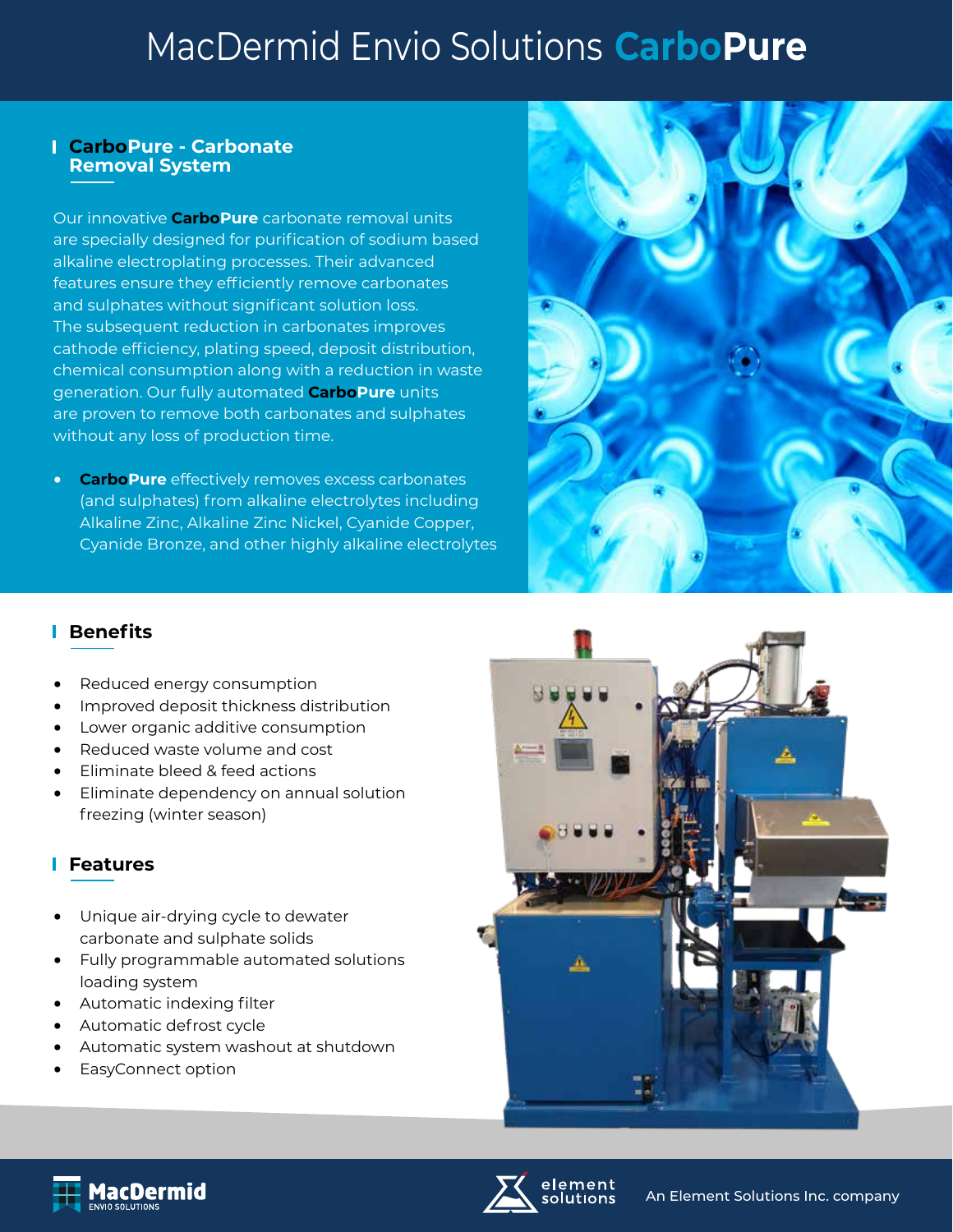### International Automotive Parts Manufacturer

### **CASE STUDY**

An international automotive parts manufacturer was searching for opportunities to recover valuable materials, reduce operational cost and minimise the amount of waste discharged.

### **Challenge**

The customer was pressured to meet the local discharge limits for nickel whilst recycling materials that would normally be sent for disposal. Providing a solution that also provided a significant cost benefit was highly attractive.

The customers yearly consumption of nickel sulphate was 48,000kg with a cost of **\$241,300**.





### **NES Solution**

After evaluating the client's challenges, **MacDermid Envio Solutions** found this customer to be an excellent candidate for our **NiCycle** Nickel recovery system. The system works effectively on most nickel electrolytes including Wood's nickel strike, semi-bright nickel, satin nickel, bright nickel, and microporous nickel. The highly selective Ion Exchange resin collects, concentrates, and purifies nickel in either sulphate or chloride form for immediate reuse.

Our team installed our state-of-the-art **NiCycle** system with enhanced automated controls and continuous nickel recovery. In this case, nickel was recovered as nickel sulphate and used directly in the customer's electroplating processes.

### **Results**

Our **NiCycle** unit yielded the following results for the customer:

- **•** In this application, we recovered an average of 90% nickel from rinse water, yielding over 43,000kg nickel sulphate per year, saving \$204,100\* per year
- **•** Significant reduction in waste treatment cost by recycling nickel waste
- **•** The nickel concentration in the waste was reduced, meeting the required discharge limits now

\**The numbers were converted from Chinese Yuan Renminbi (RMB) to US\$ at an exchange rate of 0.157.*



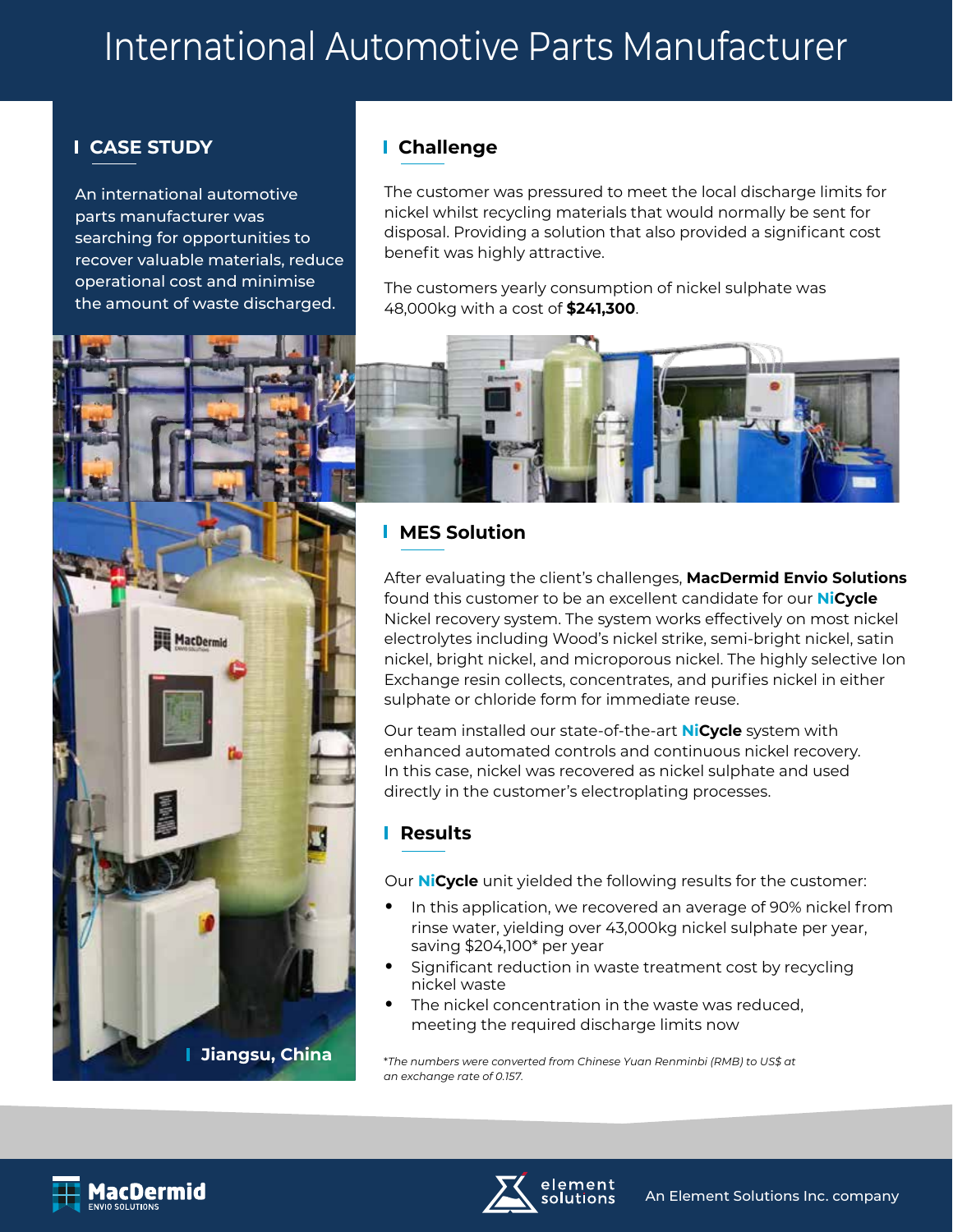### Design - Build - Install - **EnvioCARE**



#### **Design a service plan the way you need it**

**EnvioCARE** includes on-site management, scheduled service visits and remote monitoring services. You select exactly what your business needs.

- **•** From 24/7 support to annual system inspections
- **•** From full time on-site engineers to routine analytical services
- **•** From daily site checks to monthly audits
- **•** Flexible service, when and how you need it
- **•** Cover for staff shortages, emergencies & system start-ups

### **EnvioCARE**

**Customizable Environmental Services tailored to match your needs**

#### **We aim to ensure your wastewater treatment system doesn't keep you awake at night.**

**EnvioCARE** is our customizable service program that allows you to select from a range of wastewater and environmental systems support options, ensuring continued environmental compliance. Maintenance, supervision, engineering, training and routine analysis are all available to mix and match to your specific requirements. **EnvioCARE** ensures your wastewater treatment system is supported by professional experts in water management.

With **EnvioCARE**, you have support from experts in industrial chemical processes and wastewater engineering.

**Regulations & operations may change, but MacDermid Envio Solutions will keep you in compliance.**



### **Service options include…**

| <b>On-Site Service</b>              | <b>Scheduled Service Visits</b>      | <b>Data Services</b>                |
|-------------------------------------|--------------------------------------|-------------------------------------|
| 5 days / week @ 8 hours / day       | Plan your Date, Duration & Frequency | Real-time Environmental Analysis    |
| Routine Site Support                | Pre-Scheduled Support                | TECHLink™ "live" Data               |
| <b>Experienced Specialists</b>      | On-Demand Experts                    | <b>Expert Oversight and Monitor</b> |
| Day to Day System Checks            | Scheduled Check-ups                  | Data Dashboards                     |
| <b>Chemical Checks and Analysis</b> | <b>On-Demand Analysis</b>            | Live Troubleshooting Support        |
| <b>Compliance Monitoring</b>        | Routine Maintenance                  | Compliance Tracker                  |
| Equipment Checks & Monitoring       | <b>On-Demand Service</b>             | <b>Inspections Reports</b>          |
| Audits & Preventive Maintenance     | Customizable Service Visits          | <b>Chemistry Use Tracking</b>       |